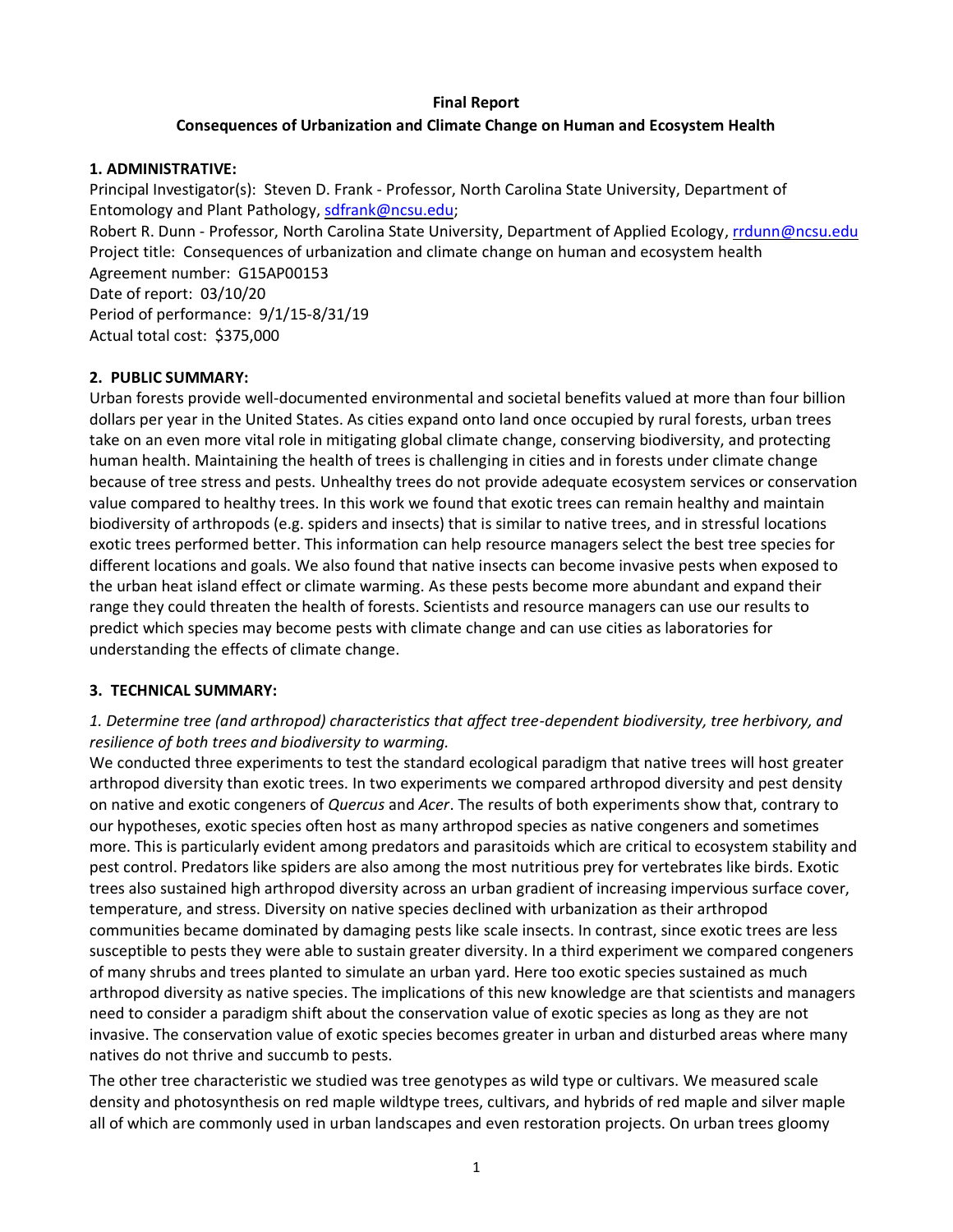scale (*Melanaspis tenebricosa*) density was lowest on wildtype trees and an order of magnitude higher on cultivar and hybrid trees. Scale density on these trees reached levels known from previous work to be damaging to trees and services. In another experiment we grew red maple wildtype trees and cultivars in pots and infested them with gloomy scales. Trees were assigned to a high water treatment or low water treatment to mimic drought. Scale density was again highest on cultivar and hybrid trees but increased on wildtype trees under drought stress. This suggests even wildtype trees in forests which are less susceptible to pests can become susceptible under climate change. In both experiments measurements of photosynthesis, stomatal conductance, and water use efficiency varied with tree type and season but wildtype trees tended to have greater water use efficiency suggesting a greater ability to withstand changing precipitation regimens over time.

# *2. Understand how urbanization (and heat) influences pest populations in order to predict future distributions of pests (and loss of biodiversity) in natural forests.*

We conducted multiple experiments and surveys to determine how urbanization and temperature affect pest distributions, particularly gloomy scale and oak lecanium scale (*Parthenolecanium quercifex*). Previous work showed that both of these scales reach damaging densities on trees as temperature increases by about 2C. Therefore, we studied these species for their potential to be 'sleeper species' – previously innocuous species that become pests with environmental change. In one experiment we surveyed gloomy scale density across a latitudinal gradient from the northern to southern edges of its range. We found density increased in all cities as impervious surface and temperature increased and that densities were highest in the middle of its range. In laboratory experiments we confirmed that the northern distribution is limited by cold temperatures in winter and that gloomy scale could live in cities north of its typical range due to the urban heat island effect. In another field experiment we confirmed the role of temperature in gloomy scale density in urban landscapes and forests in Raleigh and at the edge of their range in Newark, DE. Gloomy scale densities are higher in forests in Raleigh than Newark, which could increase as the climate warms. Through this research we established the use of cities as laboratories to simulate climate change in a synthesis paper since many insect and plant responses in cities are congruent with their responses to warming in natural areas. We also established the potential of innocuous native insects to become pests – sleeper species – through a synthesis paper of research on scale insects.

*3. Integrate effects of warming and urbanization on tree health with effects on human health* We convened a conference titled 'Healthy Trees Healthy People' to discuss the ways in which climate, urbanization, and other factors influence tree health and the health of people. There were 15 participants from multiple universities, non-profits, the tree care industry, and government agencies.

# **4. PURPOSE AND OBJECTIVES:**

# *1. Determine tree (and arthropod) characteristics that affect tree-dependent biodiversity, tree herbivory, and resilience of both trees and biodiversity to warming.*

Rationale*:* In previous research we established that heat increases the abundance of two scale species on two tree species and that this reduces tree health. To establish the generality of this response by pests, to predict consequences for arthropod diversity, and to develop management strategies we need information on which arthropod and tree species respond positively, negatively, or neutrally to elevated temperature. Knowledge gained in this objective helps resource managers select tree species and genotypes and establishes the conservation potential of some exotic but non-invasive tree species in urban areas. This objective was achieved.

# *2. Understand how urbanization (and heat) influences pest populations in order to predict future distributions of pests (and loss of biodiversity) in natural forests.*

Rationale*:* For centuries cities have had environmental conditions such as higher temperatures and CO2, predicted to occur in natural areas by the end of this century. Thus, cities could serve as valuable indicators of which pest species will thrive and damage rural forests. Previously, we documented congruence in the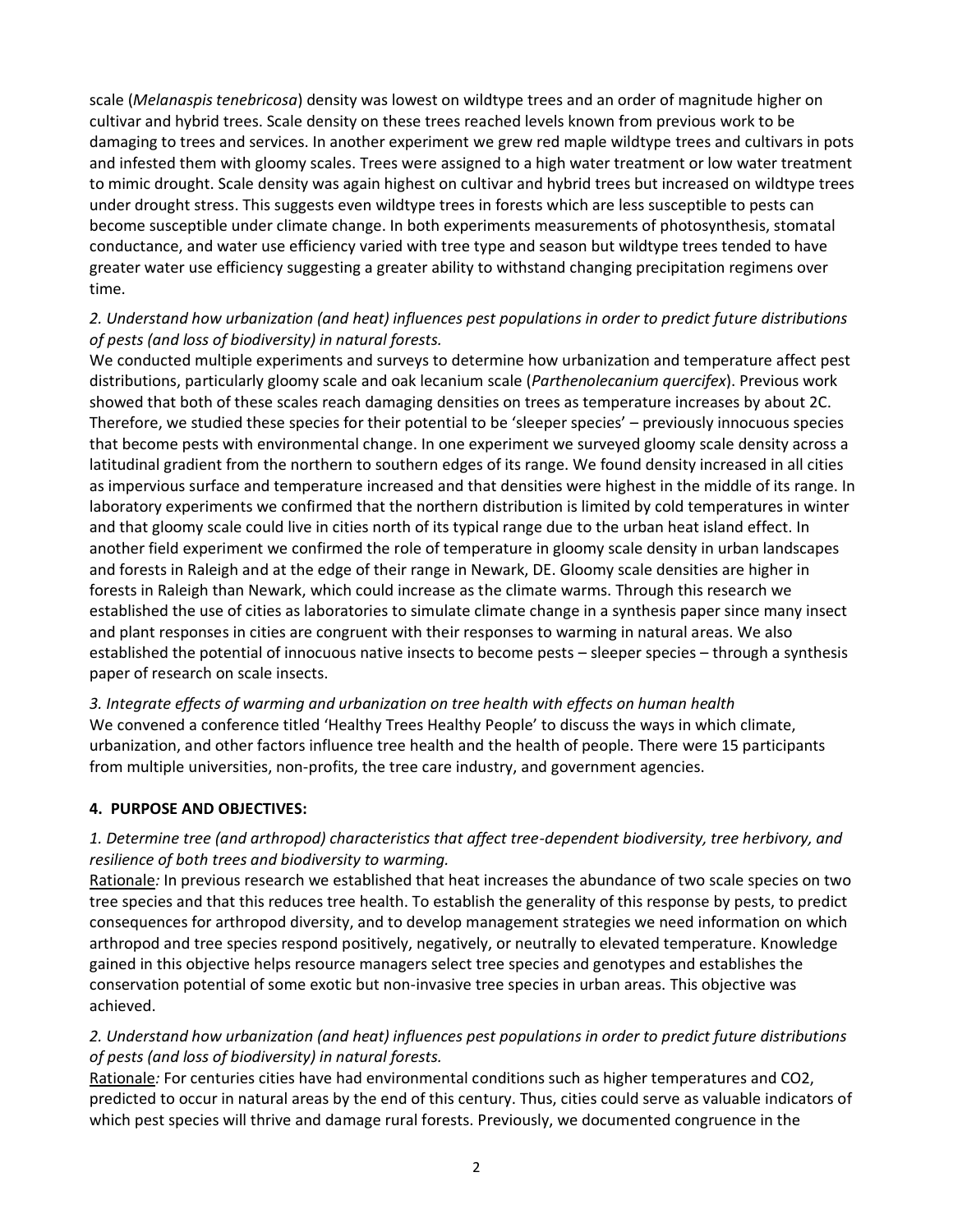response of scale insects to urban warming and natural climate fluctuations. In objective 1 we focused on two native pests to document range expansion to cities and to document ecological mechanisms for range expansion and consequences for natural forests. This objective will inform the decision analytic framework by reducing uncertainty about which pest distributions will change and damage natural forests as a result of climate change. Confirming the generality of our 'cities as sentinels' hypothesis will lead to better pest management in cities and conservation areas. Predicting which pests are expanding their range and how fast will buy valuable time for land managers to implement proactive rather than reactive conservation strategies*.* This objective was achieved.

*3. Integrate effects of warming and urbanization on tree health with effects on human health* Rationale*:* There is empirical evidence that trees and other vegetation can reduce temperature and pollutants so trees provide a direct mechanism for reducing known environmental effects on human health. Unfortunately, climate scientists, ecologists, social scientists, and health professionals rarely collaborate. We will convene working group including members of multiple institutions and multiple departments within NCSU. The objective of this multidisciplinary group will be to synthesize research in urban ecology, global change, forest health, human health, and environmental justice, which until now have functioned in isolation. By joining these groups together we will help identify connections that could lead to multiple environmental, conservation, and human health goals. This objective was achieved.

## **5. ORGANIZATION AND APPROACH:**

*Objective 1*: We conducted three experiments to test the hypothesis that native trees will host greater arthropod diversity than exotic trees. In two experiments we compared arthropod diversity and pest density on native and exotic congeners of *Quercus* and *Acer*. Our approach to the first experiment was to sample maple and oak congeners on and near the NCSU campus to maintain relatively constant conditions of urbanization. Arthropods were counted by collecting branch samples to count scale insects and with yellow sticky cards for passive sampling of arthropod communities. In the second experiment we also used maple and oak congeners but trees were spread throughout the Raleigh urban heat island with different levels of impervious surface cover. We collected branch samples to count scales and used beat sampling to collect freeliving arthropods from foliage. In the final experiment we compared scale density and leaf-level processes on wildtype and cultivated varieties of red maples in urban locations and in an experimental nursery. Scales were counted with branch samples on urban trees and photosynthesis was measured with a LICOR 6400 portable photosynthesis system. In the nursery experiment bareroot trees were planted in plastic containers and infested with gloomy scales. After one year of population growth we counted scales on each tree then imposed watering treatments of high or low water. These treatments were maintained for two years after which scales were counted again and leaf-level processes of photosynthesis, stomatal conductance, and water use efficiency were measured.

*Objective 2*: We studied gloomy scales and lecanium scales for their potential to be 'sleeper species' – previously innocuous species that become pests with environmental change. In one experiment we surveyed gloomy scale density across a latitudinal gradient from the northern to southern edges of its range. To achieve the we visited eight cities in the eastern USA (Asheville, NC, Atlanta, GA, Charlotte, NC, Gainesville, FL, Knoxville, TN, Newark, DE, Raleigh, NC, and Savannah, GA) that encompassed the southern distribution of A. rubrum and the known latitudinal extent of *M. tenebricosa*. We collected branches from 30 trees in each city to count gloomy scales. In laboratory experiments we subjected gloomy scales from Raleigh, Newark, and Gainesville to freezing temperatures at multiple durations to determine the lower thermal limit and thus latitude it could survive. In another field experiment we collected branches from forest and landscape trees to determine scale density and relationship to temperature in urban and forest situations in Raleigh and in Newark.

*Objective 3*: We invited participants from multiple disciplines to attend and recorded notes of the discussions.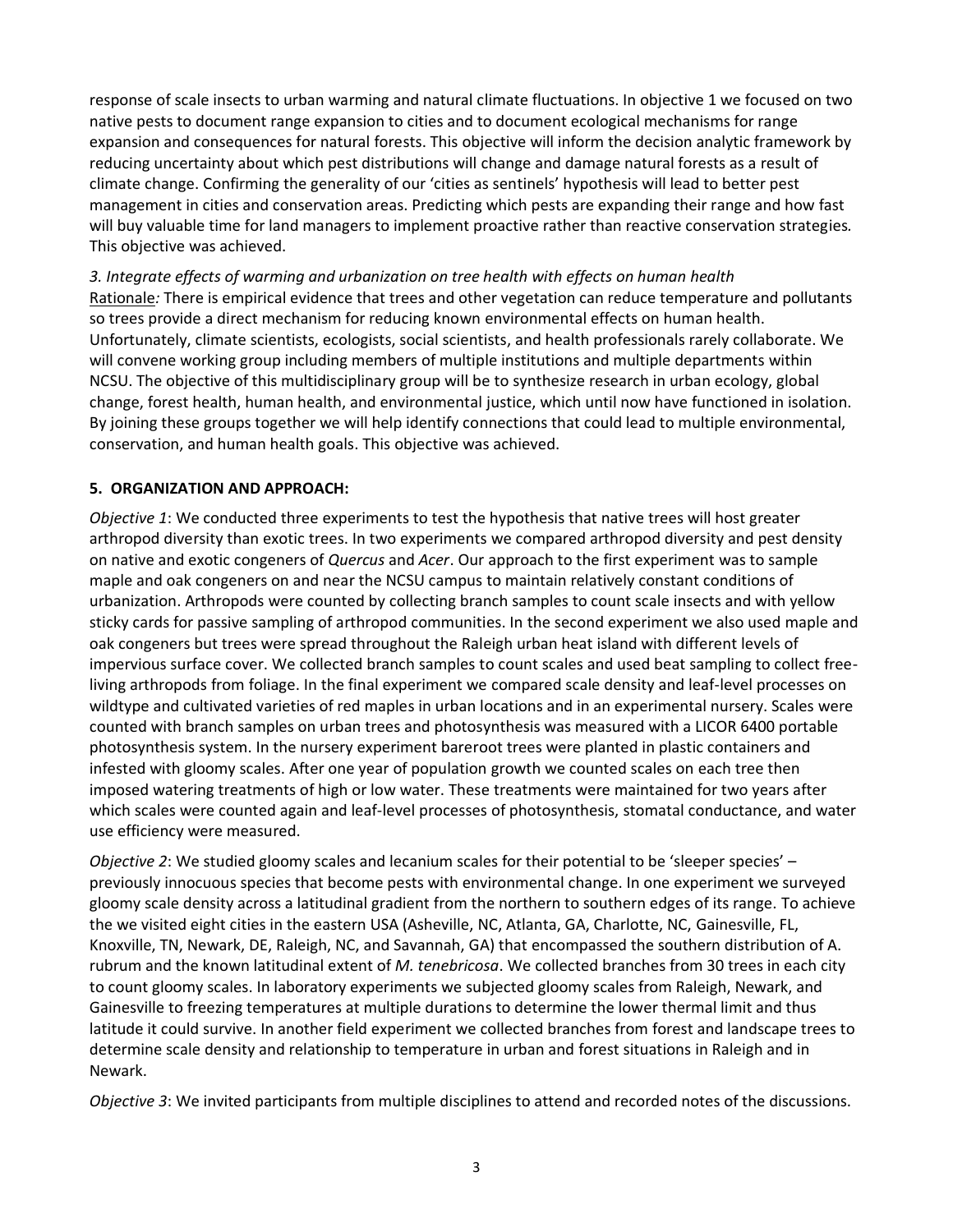#### **6. PROJECT RESULTS:**

*1. Determine tree (and arthropod) characteristics that affect tree-dependent biodiversity, tree herbivory, and resilience of both trees and biodiversity to warming.* 

We conducted three experiments to test the standard ecological paradigm that native trees will host greater arthropod diversity than exotic trees. In two experiments we compared arthropod diversity and pest density on native and exotic congeners of *Quercus* and *Acer*. The results of both experiments show that, contrary to our hypotheses, exotic species often host as many arthropod species as native congeners and sometimes more. For example, in 2012 neither predator nor parasitoid abundance differed among native and exotic *Acer* congeners but in 2016 a native species, *A. saccharum*, had the least of both groups. A native, *Q. phellos*, had significantly more predators and parasitoids in 2012 than its native and exotic congeners but no differences in 2016.

In the second experiment, the insect community on maples varied significantly with tree species and nearly significantly with coarse vegetation. All pairwise comparisons of maple species showed different insect communities except the comparison between *A. buergerianum* and *A. x freemanii*. *Aphididae* (Hemiptera) and *Thripidae* (Thysanoptera) had the strongest responses to tree species. *Aphididae* abundance was higher on *A. saccharum* than on *A. buergerianum* or *A. platanoides*. *Thripidae* abundance was lower on *A. platanoides* than on *A. buergerianum* and *A.* x freemanii and was also lower at sites with more coarse vegetation cover.

Oaks were divided into two groups, a high coarse vegetation group and a low coarse vegetation group, after we detected a significant species by coarse vegetation interaction. In the low coarse vegetation group, there was not a significant effect of tree species. In the high coarse vegetation group, insect communities differed by tree species, with *Q. alba* having a different community than *Q. lyrata* or *Q. palustris*.

The other tree characteristic we studied was tree genotypes as wild type or cultivars. We measured scale density and photosynthesis on red maple wildtype trees, cultivars, and hybrids of red maple and silver maple, all of which are commonly used in urban landscapes and even restoration projects. Leaf-level gas exchange was significantly affected by seedling type, treatment, and month. Overall, mean rates of photosynthesis were highest in April, followed by September, and lowest in June. Photosynthesis rates were greater in the high water treatment than the low water treatment, and this difference was most apparent in April. We found a significant seedling type × month interaction, where differences in photosynthetic rates between seedling types were greater in April than in June or September, with wildtype or Summer Red seedlings always having the highest mean photosynthesis rate. Instantaneous water use efficiency—the ratio of photosynthesis to stomatal conductance—was not affected by water treatment but was significantly affected by a seedling type × month interaction. Summer Red seedlings had the lowest water use efficiency. Similar water use efficiency occurred for Brandywine and wildtype seedlings in April, Brandywine seedlings had higher water use efficiency in June, and wildtype seedlings had higher water use efficiency in September. Gloomy scale abundance did not significantly differ for seedlings in the low water treatment. Compared to the low water treatment, the high water treatment reduced scale abundance on wildtype seedlings but increased scale abundance on Brandywine and Summer Red seedlings.

## *2. Understand how urbanization (and heat) influences pest populations in order to predict future distributions of pests (and loss of biodiversity) in natural forests.*

We conducted multiple experiments and surveys to determine how urbanization and temperature affect pest distributions, particularly gloomy scale and oak lecanium scale. In one experiment we surveyed gloomy scale density across a latitudinal gradient from the northern to southern edges of its range. We found that urban tree health did not vary with latitudinal temperature but was best predicted by local urbanization and herbivore abundance. We did not observe increased herbivore abundance in warmer, lower-latitude cities, but instead herbivore abundance peaked in the mid latitudes of our study. We found density increased in all cities with impervious surface. In another field experiment we confirmed the role of temperature in gloomy scale density in urban landscapes and forests in Raleigh and at the edge of their range in Newark, DE. Trees in forest fragments were 1.3° cooler and had three orders of magnitude fewer *M. tenebricosa* than trees in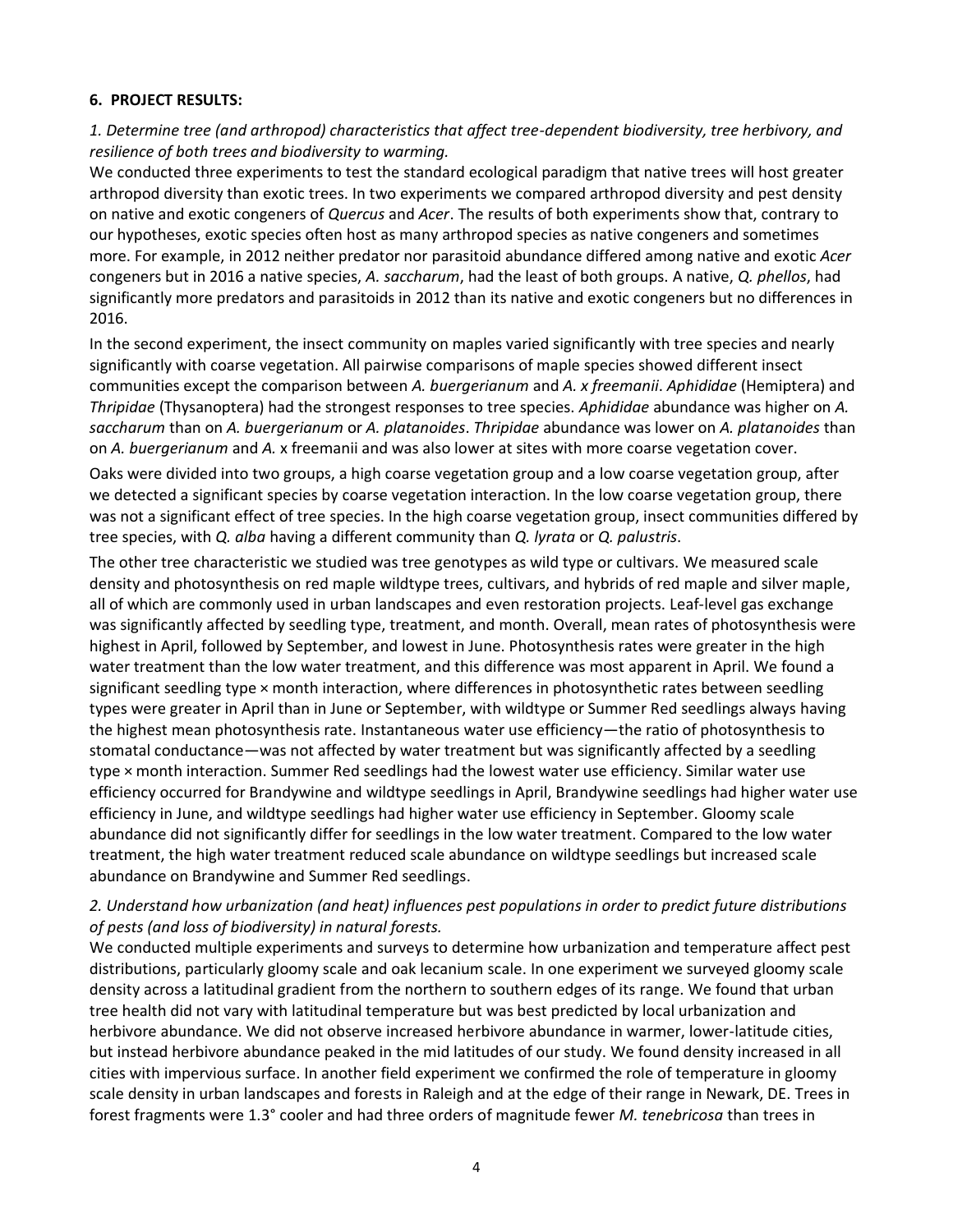ornamental landscapes in Raleigh, NC USA. However, there was no difference in *M. tenebricosa* density between forest and landscape trees in Newark, DE and Philadelphia, PA USA which are 3.95 degrees of latitude higher, and nearer to the northern range extent.

*3. Integrate effects of warming and urbanization on tree health with effects on human health* We convened a conference titled 'Healthy Trees Healthy People' to discuss the ways in which climate, urbanization, and other factors influence tree health and the health of people. There were 15 participants from multiple universities, non-profits, the tree care industry, and government agencies.

# **7. ANALYSIS AND FINDINGS:**

The major discovery for Objective 1 was that native and exotic tree species can support similar levels of biodiversity and that native trees become less valuable at highly urban sites due to stress and pests.

The major discovery for *Objective 2* was that an innocuous species can become a pest with climate change and expand its range to the thermal refuge of cities north of its natural range.

The major conclusion of *Objective 3* was that tree preservation and urban forestry are extremely complex issues with many stakeholders. Finding causal relationships between trees and health present many logistical and ethical challenges.

# **8. CONCLUSIONS AND RECOMMENDATIONS:**

Our conclusions and recommendations are that urban trees and urban forest fragments contain significant arthropod biodiversity that supports ecosystem processes and vertebrates at higher trophic levels like birds. Preserving tree canopy cover in urban areas will require a combination of native and exotic species to ensure healthy trees, conservation, and ecosystem services for people. Our second conclusion is that cities can serve as experimental laboratories for climate change research and help identify species that may become invasive with climate change.

# **9. MANAGEMENT APPLICATIONS AND PRODUCTS:**

Our findings will be used to manage urban forests for the benefit of biodiversity and people. We worked with many city personnel who provided tree inventory information, permission to sample trees and logistical support. The North Carolina Urban Forest Council provided an outlet for outreach via presentations and articles in their newsletter.

# **10. OUTREACH:**

Outreach consisted of peer reviewed publications, extension and industry publications, extension presentations, and research presentations, and blog posts on the lab website.

# **Peer reviewed publications:**

- 1. Frank, S.D. and Just, M.G. (2020) Can cities activate sleeper species and predict future forest pests? A case study of scale insects. *Insects*, 11(3): 142.
- 2. Lahr, E.C., Backe, K.M.<sup>†</sup>, and Frank, S.D. (2020) Intraspecifc variation in morphology, physiology, and ecology of wildtype relative to horticultural varieties of red maple (*Acer rubrum*). *Trees – Structure and Function*, [https://doi.org/10.1007/s00468-019-01942-2.](https://doi.org/10.1007/s00468-019-01942-2)
- 3. Parsons, S.E.† , Kerner, L.M., and Frank, S.D. (2020) Effects of native and exotic congeners on diversity of invertebrate natural enemies, available spider biomass, and pest control services in residential landscapes.
- 4. Frank, S.D. (2019) A survey of key arthropod pests on common southeastern street trees. *Arboriculture & Urban Forestry*, [45\(5\): 155-166.](http://ecoipm.org/wp-content/uploads/Frank_092019.pdf)
- 5. Just, M.G., Long, L.C.<sup>+</sup>, Dale, A.G., and Frank, S.D. (2019) Urbanization drives unique latitudinal patterns of insect herbivory and tree condition. *Oikos*. [https://doi.org/10.1111/oik.05874.](https://doi.org/10.1111/oik.05874) [PDF.](http://ecoipm.org/wp-content/uploads/Just_et_al-2019-Oikos-compressed.pdf)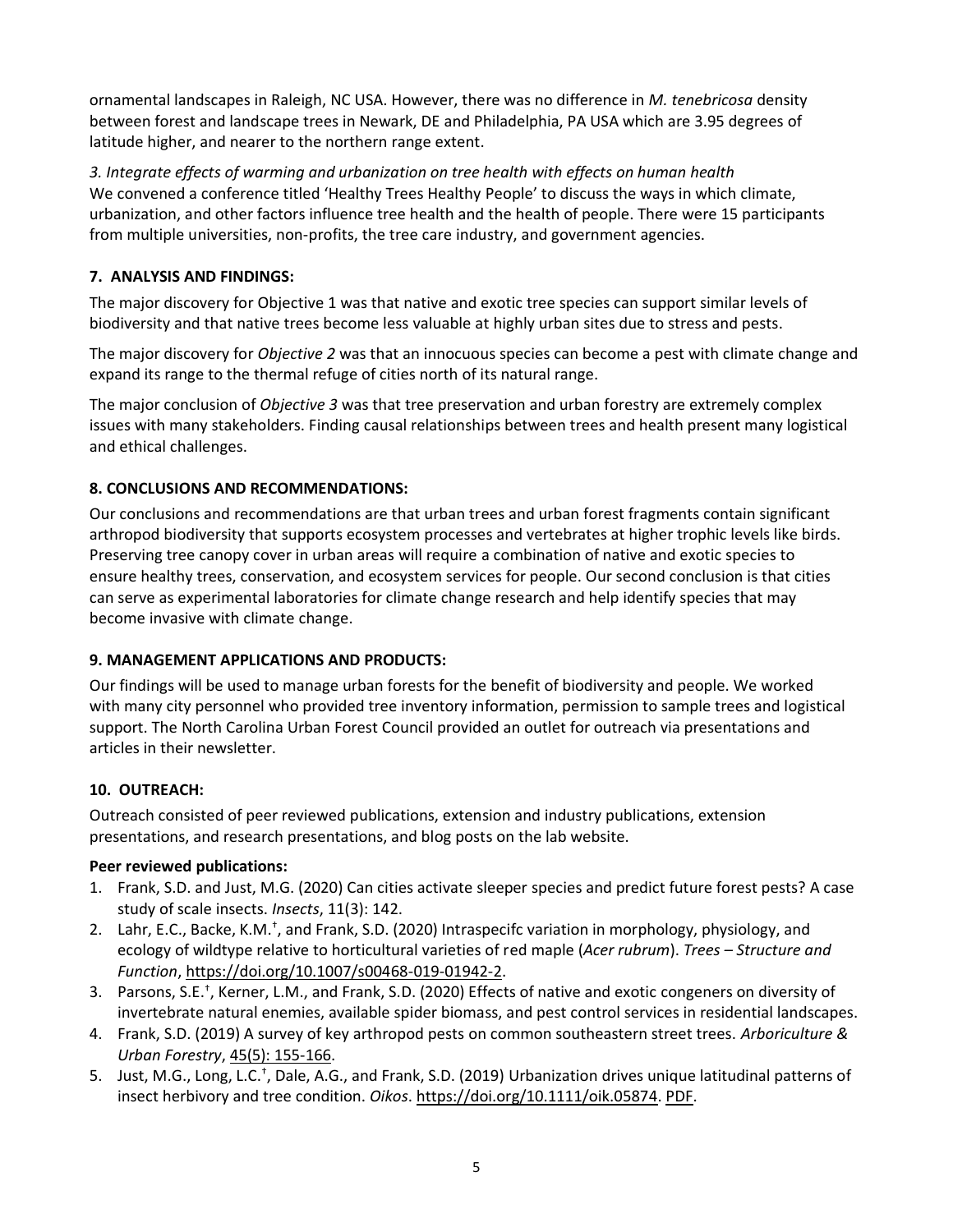- 6. Frank, S.D., Backe, K.M.<sup>+</sup>, McDaniel, C.<sup>\*</sup>, Green, M., Widney, S., Dunn, R.R. (2019) Exotic urban trees conserve similar natural enemy communities to native congeners but have fewer pests. *PeerJ*: [7:e6531](https://doi.org/10.7717/peerj.6531)  [https://doi.org/10.7717/peerj.6531.](https://doi.org/10.7717/peerj.6531)
- 7. Long, L.C.† , D'Amico, V., Frank, S.D. (2019) Urban forest fragments buffer trees from warming and pests. *Science of the Total Environment*, [658: 1523-1530.](http://ecoipm.org/wp-content/uploads/Long_2019.pdf)
- 8. Dale, A.G. and Frank, S.D. (2018) Urban plants and climate drive unique arthropod interactions with unpredictable consequences. *Current Opinion in Insect Science*, [29: 27-33.](http://ecoipm.org/wp-content/uploads/Dale_2018.pdf) https://doi.org/10.1016/j.cois.2018.06.001.
- 9. Just, M.G., Frank, S.D., and Dale, A.G. (2018) Impervious surface thresholds for urban tree site selection. *Urban Forestry & Urban Greening*, [34: 141-146.](http://ecoipm.org/wp-content/uploads/Just_2018.pdf) https://doi.org/10.1016/j.ufug.2018.06.008.
- 10. Lahr, E.C., Dunn, R.R., and Frank, S.D. (2018) Getting ahead of the curve: cities as surrogates for global change. *Proceedings of the Royal Society B*, [285: 20180643.](http://ecoipm.org/wp-content/uploads/LahrEtal_ProcB_2018.pdf) http://dx.doi.org/10.1098/rspb.2018.0643.
- 11. Lahr, E.C., Dunn, R.R., and Frank, S.D. (2018) Variation in photosynthesis and stomatal conductance among red maple (*Acer rubrum*) urban planted cultivars and wildtype trees in the southeastern United States. *PLOS One*: [13\(5\): e0197866.](http://journals.plos.org/plosone/article?id=10.1371/journal.pone.0197866)
- 12. Dale, A.G.† , Frank, S.D. (2017) Warming and drought combine to increase pest insect fitness on urban trees. *PLoS ONE* 12(3): e0173844. [doi:10.1371/journal.pone.0173844.](http://journals.plos.org/plosone/article?id=10.1371/journal.pone.0173844)
- 13. Meineke, E.K. and Frank, S.D. (2018) Water availability drives urban tree growth responses to herbivory and warming. *Journal of Applied Ecology*, [DOI: 10.1111/1365-2664.13130.](http://ecoipm.org/wp-content/uploads/Meineke_et_al-2018-Journal_of_Applied_Ecology.pdf)
- 14. Youngsteadt,E., Ernst, A.F., Dunn, R.R., Frank, S.D. (2016) Responses of arthropod populations to warming depend on latitude: evidence from urban heat islands. *Global Change Biology*, [doi: 10.1111/gcb.13550](http://ecoipm.org/wp-content/uploads/Youngsteadt_et_al-2016.pdf)
- 15. Meineke, E.K.<sup>+</sup>, Youngsteadt, E.K., Dunn, R.R., Frank, S.D. (2016) Urban warming reduces aboveground carbon storage. *Proceedings of the Royal Society - B*, [283: 20161574.](http://ecoipm.org/wp-content/uploads/20161574.full_.pdf)

# **Research presentations:**

- 1. Frank, S.D. 2018. Can forests take the heat? Effects of warming on tree pests and services. Texas A&M University, Entomology Department Seminar.
- 2. Frank, S.D. 2018. Cities as sentinels of warming effects on forests. Southeast Climate Science Center.
- 3. Frank, S.D. 2018. Ecology, IPM, and Extension in urban landscapes. National Turfgrass Entomology Workshop.
- 4. Frank, S.D. 2018. Can forests take the heat? Effects of warming on tree pests and services. Oregon State University, Botany and Plant Pathology Department Seminar.
- 5. Youngsteadt, E., A. Hamblin, and S. D. Frank. 2018. Too hot downtown? The effect of urban warming on bee communities. Protecting Pollinators in Urban Landscapes Conference. Traverse City, MI.
- 6. Frank, S.D. 2017. Can forests take the heat? Effects of warming on tree pests and services. University of Oregon, Ecology and Evolution seminar series.
- 7. Frank, S.D. 2017. Can forests take the heat? Effects of warming on tree pests and health. Universidade de Lisboa, Instituto Superior de Agronomia, Lisbon, Portugal.
- 8. Frank, S.D. 2017. Can forests take the heat? Effects of warming on tree pests and health. University of Delaware, Department of Entomology and Wildlife Ecology Seminar.
- 9. Frank, S.D. 2017. Can forests take the heat? Effects of warming on tree pests and health. Virginia Commonwealth University, Biology Department Seminar.
- 10. Meineke, EK, Youngsteadt, EK, Dunn, RR, Frank, SD. 2016. Insect pests and the future of warmer urban trees. Center for Macroecology, Evolution, and Climate departmental seminar series. University of Copenhagen.
- 11. Frank, S.D., Dale, A. G., Meineke, E. K., Youngsteadt. 2016. Can forests take the heat? Effects of warming on tree pests and health. National Forum on Climate and Pests. National Academy of Sciences, Washington DC.
- 12. Dale, AG, Frank, SD. 2016. Effects of Urbanization on Insect Pests and their Street Tree Hosts. USGS Wetland and Aquatic Research Center seminar series. Gainesville, FL.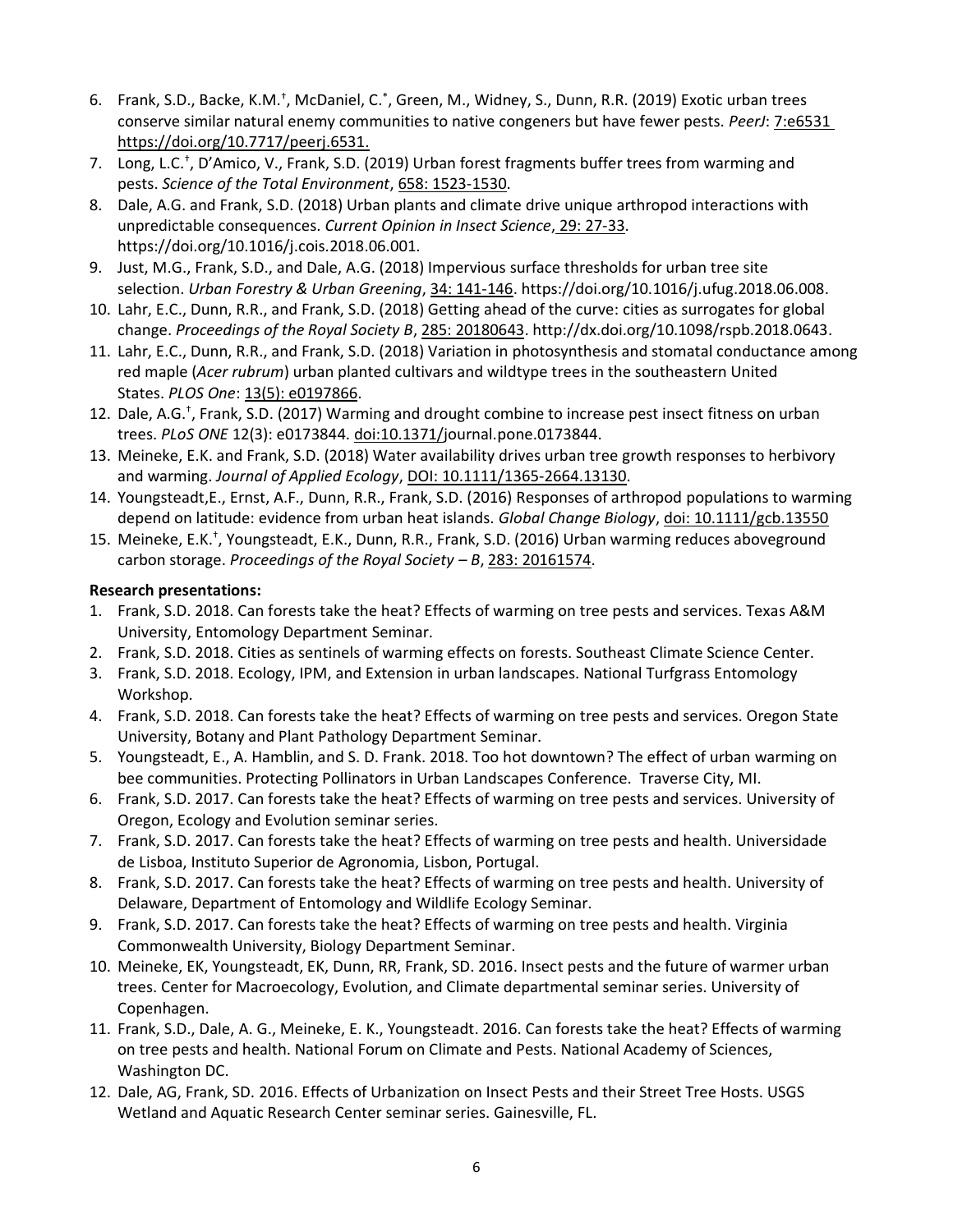- 13. Frank, S.D. 2016. Can forests take the heat? Effects of warming on tree pests and health. North Carolina State University, Department of Plant Pathology.
- 14. Frank, S.D. 2016. Urban Trees: Managing the Urban Forest as an Experiential Ecosystem. Growing In Place Symposium, Natural Learning Initiative, Raleigh, NC.
- 15. Frank, S.D. 2016. New pests on the horizon: warming transforms native herbivores into invasive tree pests. USDA Forest Service Interagency Research Forum on Invasive Species, Annapolis, MD.
- 16. Frank, S.D. 2015. Can forests take the heat? Effects of warming on tree pests and health. University of Maryland, Department of Entomology seminar series.
- 17. Frank, S.D. 2015. Can forests take the heat? Effects of warming on tree pests and health. North Carolina State University, Department of Forestry seminar series.
- 18. Frank, S.D. 2015. Can forests take the heat? Effects of warming on tree pests and health. University of Kentucky, Department of Entomology seminar series.
- 19. Frank 2019. Can forests take the heat? Effects of warming on tree pests and services. IUFRO International Congress, Curitiba, Brazil.
- 20. Backe, K. & Frank, S. 2019. Insects in temperate urban forests: Distributions over space and time. Organized Oral Session - Bridging the Research Community: Whole Systems Approach for Temperate Deciduous Forests. Ecological Society of America annual meeting. Louisville, KY.
- 21. Lahr, N., Backe, K., Dunn, R., Frank, S. (2019). What urban trees can tell us about forests of the future: Cities as surrogates for the effects of global change. Ecological Society of America annual meeting. Louisville, KY. Frank, S.D. and Bissonette, C. 2019. Do dung beetles remove what urban dogs leave behind? Entomological Society of America, St. Louis, MI.
- 22. Frank 2019. Can forests take the heat? Effects of warming on tree pests and services. European International Conference on Transforming Urban Systems, Strausborg, France.
- 23. Frank, S.D. 2018. Effects of warming on scale insects: From street trees to forests. Entomological Society of America, Vancouver, CA.
- 24. Frank, S.D. 2018. The future of IPM for ornamental plants. 21<sup>st</sup> Ornamental Workshop on Insects and Diseases, Hendersonville, NC.
- 25. Frank, S.D. 2018. Cities as sentinels of warming effects on forests. Southeast Climate Science Center Stakeholder Workshop.
- 26. Frank, S.D. 2017. Urbanization transforms native herbivores into exotic pests. Le Studium Conference on Species Spread in a Warmer and Globalized World, Orléans, France.
- 27. Long, L.C., Frank, S.D. 2017. Urban forest fragments serve as tree refugia from abiotic stress and insect pests. Forest Entomology Symposium: Entomological Society of America, North Central Branch Meeting, Indianapolis, IN.
- 28. Meineke, E.K., Youngsteadt, E., Dunn, R.R., Frank, S.D. 2016. Hot in the city: Insect pests and the future of warmer urban trees. Symposium: Plant-Insect interactions in a changing climate, International Congress of Entomology, Orlando, FL.
- 29. Dale, A.G., Frank, S.D. 2016. The effects of urbanization on insect herbivores and their street tree hosts. Symposium: Plant-Insect interactions in a changing climate, International Congress of Entomology, Orlando, FL.
- 30. McCluney, K.E, Sabo, J.L., Frank, S.D., Becker, J.E. 2016. Patterns and consequences of variation in arthropod water balance across ecosystems with divergent climate, land-use, and hydrological alteration. International Congress of Entomology, Orlando, FL.
- 31. Frank, S.D., Dale, A. G., Meineke, E. K., Youngsteadt. 2016. Can forests take the heat? Managing pests and ecosystem services in a warming climate. Symposium: Biological Control Under Climate Change, International Congress of Entomology, Orlando, FL.
- 32. Youngsteadt, E., Meineke, E.K., Dale A.G., Frank S.D. 2016. Cambio climático en el bosque: Efectos del calentamiento urbano y global en los árboles y sus plagas. Sociedad Colombiana de Entomología, Manizales, Colombia.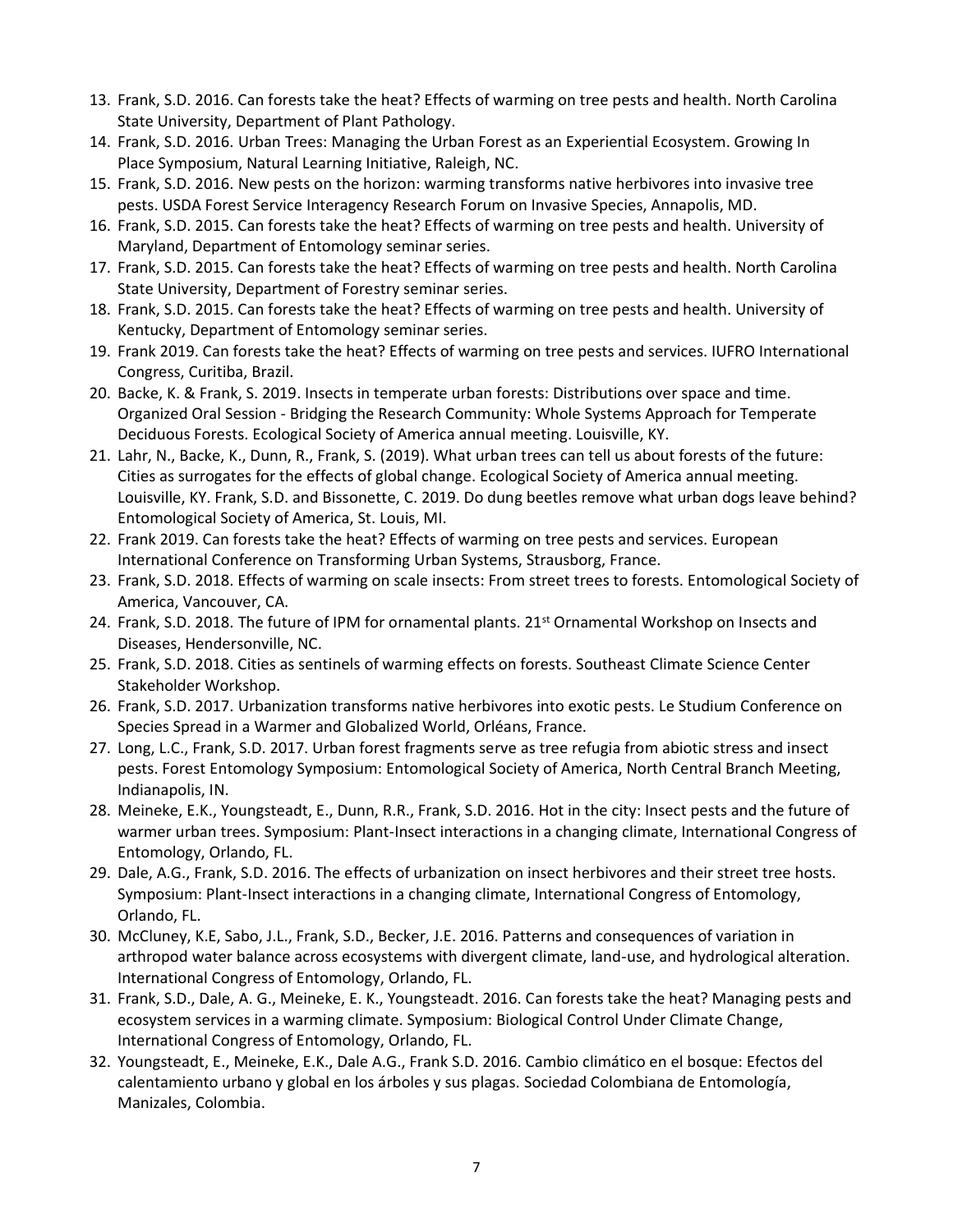- 33. Meineke, EK, Youngsteadt, EK, Dunn, RR, Frank, SD. 2016. Insect pests and the future of warmer urban trees. P-IE section symposium: Insect-Plant Interactions in a Changing Climate. International Congress of Entomology.
- 34. Frank, S.D., Dale, A. G., Meineke, E. K., Youngsteadt. 2016. Urban warming increases pest fitness and abundance and reduces tree health. Rediscovering our Urban Forests Symposium, North American Forest Insect Work Conference, Washington DC.
- 35. Dale, A. G., Meineke, E. K., Youngsteadt, E., Frank, S. D. 2015. Can forests take the heat? Managing pests and ecosystem services under climate change. P-IE section symposium: Effects of Global Climate Change on Species Interactions and Biological Control. Entomological Society of America, Minneapolis, MN.

## **Extension publications:**

- 1. Frank, S.D. (2019) The vicious cycle of stress. *Arborist News*, February 2019, 28(1): 44-46.
- 2. Frank, S.D. (2018) Compatible tools. *Nursery Management*, December 2018.
- 3. Frank, S.D. (2018) Keep your cool. *Nursery Management,* September 2018.
- 4. Frank, S.D. (2018) Defeat the defoliators. *Nursery Management,* July 2018.
- 5. Frank, S.D. (2017) How to recognize and manage scale insects. *Landscape Management,* July 2017.
- 6. Frank, S.D. (2017) Take Up Arms. *Nursery Management,* 81:4.
- 7. Frank, S.D. (2017) Put Maples in Their Place. *Grower Talks,* July 2017.
- 8. Frank, S.D. (2016) Spying for Scales. *Grower Talks,* 80:8.
- 9. Frank, S.D. & A.G. Dale (2016) Impervious surface thresholds to select planting sites. *North Carolina Urban Forest Council Newsletter*, August.
- 10. Frank, S.D. (2015) Know your enemy: armored scale biology & IPM. *GrowerTalks,* 79:4.
- 11. Frank, S.D., Dale, A.G., Just, M., Youngsteadt, E.K. 2017. Implementing impervious surface thresholds with the 'Pace to Plant technique in the Southeast. Power Point presentation. [http://ecoipm.org/wp](http://ecoipm.org/wp-content/uploads/PtoP_Pwrpnt_regional.pptx)[content/uploads/PtoP\\_Pwrpnt\\_regional.pptx](http://ecoipm.org/wp-content/uploads/PtoP_Pwrpnt_regional.pptx)
- 12. Frank, S.D., Dale, A.G., Just, M., Youngsteadt, E.K. 2017. Impervious surface thresholds and a technique for guiding red maple planting in the Southeast. [http://ecoipm.org/wp](http://ecoipm.org/wp-content/uploads/PtoP_ExtHandout_regional.pdf)[content/uploads/PtoP\\_ExtHandout\\_regional.pdf](http://ecoipm.org/wp-content/uploads/PtoP_ExtHandout_regional.pdf)
- 13. Frank, S.D., Dale, A.G., Youngsteadt, E.K. 2016. Impervious Surface Thresholds for Sustainable Urban Tree Planting and Landscape Design[. https://content.ces.ncsu.edu/impervious-surface-thresholds-for](https://content.ces.ncsu.edu/impervious-surface-thresholds-for-sustainable-urban-tree-planting-and-landscape-design)[sustainable-urban-tree-planting-and-landscape-design](https://content.ces.ncsu.edu/impervious-surface-thresholds-for-sustainable-urban-tree-planting-and-landscape-design)
- 14. Frank, S.D., Dale, A.G., Youngsteadt, E.K. 2016. Measuring Impervious Surface Cover with the Pace to Plant Technique. [https://content.ces.ncsu.edu/measuring-impervious-surface-cover-with-the-pace-to-plant](https://content.ces.ncsu.edu/measuring-impervious-surface-cover-with-the-pace-to-plant-technique)[technique](https://content.ces.ncsu.edu/measuring-impervious-surface-cover-with-the-pace-to-plant-technique)
- 15. Frank, S.D., Dale, A.G., Youngsteadt, E.K. 2017. Implementing impervious surface thresholds with the 'Pace to Plant technique in the Southeast. Power Point presentation. [http://ecoipm.org/wp](http://ecoipm.org/wp-content/uploads/PtoP_Pwrpnt_Raleigh_Original.pptx)[content/uploads/PtoP\\_Pwrpnt\\_Raleigh\\_Original.pptx](http://ecoipm.org/wp-content/uploads/PtoP_Pwrpnt_Raleigh_Original.pptx)
- 16. Frank, S.D., Dale, A.G., Youngsteadt, E.K. 2016. Impervious surface thresholds and a technique for guiding red maple planting. [http://ecoipm.org/wp-content/uploads/PtoP\\_ExtHandout\\_AGDale\\_revisedauthors.pdf](http://ecoipm.org/wp-content/uploads/PtoP_ExtHandout_AGDale_revisedauthors.pdf)
- 17. Dale, A.G., Frank, S.D**.** 2015. Maple spider mite. NC State Extension. [http://content.ces.ncsu.edu/maple](http://content.ces.ncsu.edu/maple-spider-mite-oligonychus-aceris-shimer-acariformes-tetranychidae/)[spider-mite-oligonychus-aceris-shimer-acariformes-tetranychidae/](http://content.ces.ncsu.edu/maple-spider-mite-oligonychus-aceris-shimer-acariformes-tetranychidae/)
- 18. Dale, A.G., Frank, S.D. 2015. Japanese maple scale. NC State Extension[.](http://content.ces.ncsu.edu/japanese-maple-scale-lopholeucaspis-japonica-cockerell-hemiptera-diaspididae/) [http://content.ces.ncsu.edu/japanese-maple-scale-lopholeucaspis-japonica-cockerell-hemiptera](http://content.ces.ncsu.edu/japanese-maple-scale-lopholeucaspis-japonica-cockerell-hemiptera-diaspididae/)[diaspididae/](http://content.ces.ncsu.edu/japanese-maple-scale-lopholeucaspis-japonica-cockerell-hemiptera-diaspididae/)

# **Extension presentations:**

- 1. November 5, 2019. Can forests take the heat? Duke University ENCORE lecture series. 100 attendees.
- 2. September 26, 2019. The native plant paradox: Costs and benefits of planting native trees. NC Arboretum IPM Symposium. ~150 attendees.
- 3. September 6, 2019. Pest and beneficial insects in your garden. JC Raulston Arboretum. 150 attendees.